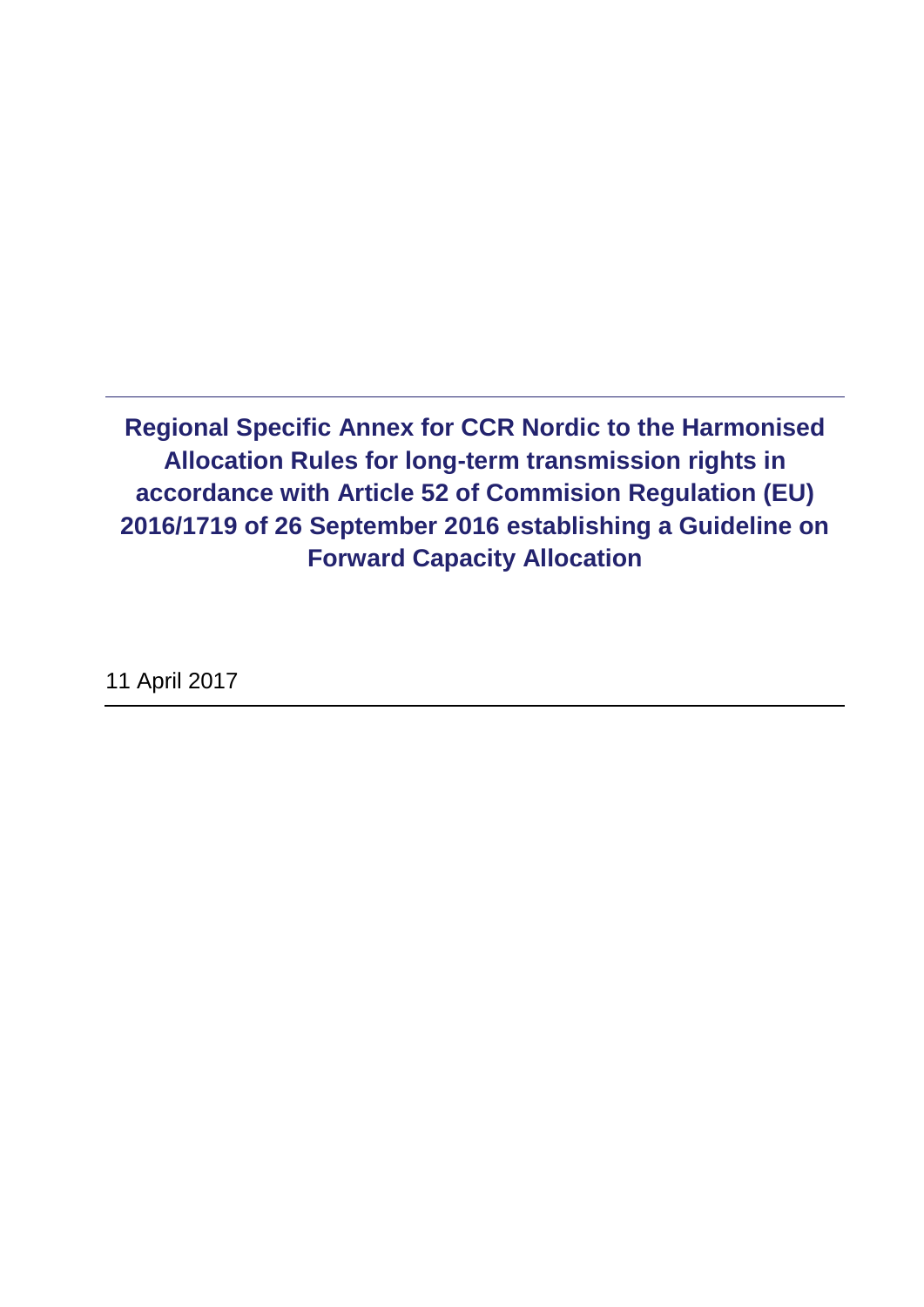All TSOs of the Capacity Calculation Region (hereafter referred to as "CCR") Nordic,taking into account the following,

#### **Whereas**

- (1) This document is the common proposal developed by the Transmission System Operators of the CCR Nordic (hereafter referred to as "**TSOs**") as defined in the decision No 06/2016 of the Agency for the Cooperation of Energy Regulators of 17 November 2016 pursuant to Article 15(1) of the Commission Regulation (EU) 2015/1222.
- (2) This common proposal sets out specific requirements applicable to the CCR Nordic at regional and bidding zone border level pursuant to Article 52(3) of Commission Regulation (EU) 2016/1719 establishing a guideline on Forward Capacity Allocation (hereafter referred to as the "**FCA Regulation**").
- (3) This document constitutes an Annex to the proposal of the harmonised allocation rules for longterm transmission rights on EU level (hereafter referred to as "**HAR**") in accordance with Article 51 of the FCA Regulation.
- (4) This proposal includes the following titles:
	- a. The first title covers general provisions of the proposal;
	- b. The second title addresses the applicability of a cap on compensations for curtailments in accordance with Article 59 of the HAR;
- (5) In accordance with Article 6 of the FCA Regulation, proposals at regional level should be submitted to consultation at least at regional level. Accordingly, the provisions in relation to the applicability of the cap were consulted together with the main body of the HAR proposal (as part of the former Annex 1 of that proposal) for a period of not less than a month (namely 16 January until 17 February 2017).
- (6) This proposal replaces the former border or regional specific Annexes to the HAR proposal and the information on the applicability of the cap as contained in the former Annex 1 to the HAR proposal.
- (7) This proposal is submitted for the approval of all National Regulatory Authorities (hereafter referred to as the "**NRAs"**) of the CCR Nordic.
- (8) TSOs understand that for the purposes of the approval or the future amendment of bidding zone border specific requirements of this proposal, only the NRAs of the respective bidding zone border will have to state their explicit approval. Non-concerned NRA(s) of the CCR will be duly informed.

SUBMIT THE FOLLOWING PROPOSAL TO ALL REGULATORY AUTHORITIES OF THE CCR NORDIC: